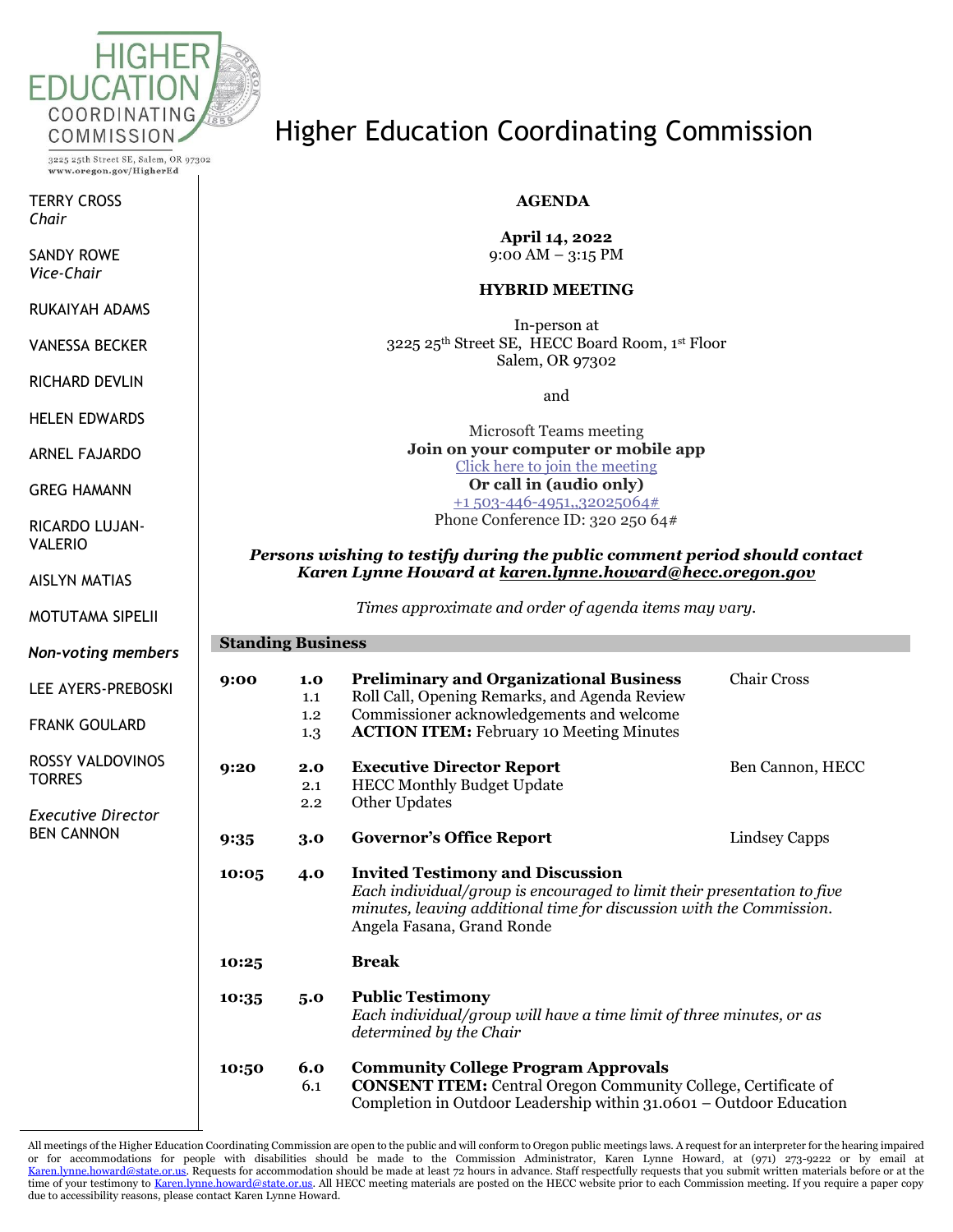

3225 25th Street SE, Salem, OR 97302 www.oregon.gov/HigherEd

TERRY CROSS *Chair*

SANDY ROWE *Vice-Chair*

RUKAIYAH ADAMS

VANESSA BECKER

RICHARD DEVLIN

HELEN EDWARDS

ARNEL FAJARDO

GREG HAMANN

RICARDO LUJAN-VALERIO

AISLYN MATIAS

MOTUTAMA SIPELII

*Non-voting members*

**LEE AYERS-PREBOSKI** 

**FRANK GOULARD** 

**ROSSY VALDOVINOS TORRES**

*Executive Director* BEN CANNON

## Higher Education Coordinating Commission

|                 | 6.2                                                                    | <b>CONSENT ITEM:</b> Central Oregon Community College, Certificate of             |  |  |  |
|-----------------|------------------------------------------------------------------------|-----------------------------------------------------------------------------------|--|--|--|
|                 |                                                                        | Completion in Illustration within 50.0410 - Illustration                          |  |  |  |
|                 | 6.3                                                                    | <b>CONSENT ITEM:</b> Clackamas Community College, Certificate of Completion       |  |  |  |
|                 |                                                                        | in Computer-Aided Drafting within $15.1307 - 3-D$ Modeling and Design             |  |  |  |
|                 |                                                                        | Technology/Technician                                                             |  |  |  |
|                 | 6.4                                                                    | <b>CONSENT ITEM:</b> Columbia Gorge Community College, Associate of Applied       |  |  |  |
|                 |                                                                        | Science in Paramedic within 51.0904 – Emergency Medical                           |  |  |  |
|                 |                                                                        | Technology/Technician (EMT Paramedic)                                             |  |  |  |
|                 | 6.5                                                                    | <b>CONSENT ITEM:</b> Lane Community College, Certificate of Completion in         |  |  |  |
|                 |                                                                        | Entry-Level Trades Worker within 15.0000 - Engineering                            |  |  |  |
|                 |                                                                        | Technologies/Technicians, General                                                 |  |  |  |
|                 | 6.6                                                                    | <b>CONSENT ITEM:</b> Community College Approval: Lane Community College,          |  |  |  |
|                 |                                                                        | Certificate of Completion in Culinary and Baking within 12.0500 – Cooking and     |  |  |  |
|                 |                                                                        | Related Culinary Arts, General                                                    |  |  |  |
|                 | 6.7                                                                    | <b>CONSENT ITEM:</b> Community College Approval: Portland Community               |  |  |  |
|                 |                                                                        | College, Associate of Applied Science in Microelectronics Technology within       |  |  |  |
|                 |                                                                        |                                                                                   |  |  |  |
|                 | 6.8                                                                    | 15.0613 - Manufacturing Engineering Technology/Technician                         |  |  |  |
|                 |                                                                        | <b>CONSENT ITEM:</b> Southwestern Oregon Community College, Certificate of        |  |  |  |
|                 |                                                                        | Completion in Medical Assistant within 51.0801 - Medical/Clinical Assistant       |  |  |  |
|                 | 6.9                                                                    | <b>CONSENT ITEM:</b> Southwestern Oregon Community College, Associate of          |  |  |  |
|                 |                                                                        | Applied Science in Culinary Management within 12.0504 – Restaurant,               |  |  |  |
|                 |                                                                        | Culinary, and Catering Management/Manager                                         |  |  |  |
|                 | 6.10                                                                   | <b>CONSENT ITEM:</b> Southwestern Oregon Community College, Associate of          |  |  |  |
|                 |                                                                        | Applied Science in Baking and Pastry Arts within 12.0501 - Baking and Pastry      |  |  |  |
|                 |                                                                        | Arts/Baker/Pastry Chef                                                            |  |  |  |
|                 | 6.11                                                                   | <b>CONSENT ITEM:</b> Southwestern Oregon Community College, Associate of          |  |  |  |
|                 |                                                                        | Applied Science in Baking Management within 12.0504 – Restaurant, Culinary,       |  |  |  |
|                 |                                                                        | and Catering Management/Manager                                                   |  |  |  |
|                 | 6.12                                                                   | <b>CONSENT ITEM:</b> Southwestern Oregon Community College, Associate of          |  |  |  |
|                 |                                                                        | Applied Science in Culinary Arts within 12.0503 - Culinary Arts/Chef Training     |  |  |  |
|                 | 6.13                                                                   | <b>CONSENT ITEM:</b> Umpqua Community College, Associate of Applied Science       |  |  |  |
|                 | in Paramedicine within 51.094, Emergency Medical Technology/Technician |                                                                                   |  |  |  |
| (EMT Paramedic) |                                                                        |                                                                                   |  |  |  |
|                 | 6.14                                                                   | <b>CONSENT ITEM:</b> Central Oregon Community College, Certificate of             |  |  |  |
|                 |                                                                        | Completion in Graphic Design within 50.0401 – Design and Visual                   |  |  |  |
|                 |                                                                        | Communications, General                                                           |  |  |  |
|                 |                                                                        |                                                                                   |  |  |  |
| 10:55           | 7.0                                                                    | <b>University College Program Approvals</b>                                       |  |  |  |
|                 | 7.1                                                                    | <b>CONSENT ITEM:</b> Eastern Oregon University, Master of Healthcare              |  |  |  |
|                 |                                                                        | Administration                                                                    |  |  |  |
|                 | 7.2                                                                    | <b>CONSENT ITEM:</b> Southern Oregon University, Bachelor of Arts                 |  |  |  |
|                 |                                                                        | (B.A.)/Bachelor of Science (B.S.) in Sustainable Tourism Management               |  |  |  |
|                 | 7.3                                                                    | <b>CONSENT ITEM:</b> Oregon State University, Bachelor of Arts (B.A.)/Bachelor    |  |  |  |
|                 |                                                                        | of Science (B.S.) in Applied Humanities                                           |  |  |  |
|                 | 7.4                                                                    | <b>CONSENT ITEM:</b> Oregon State University, Bachelor of Arts (B.A.)/Bachelor    |  |  |  |
|                 |                                                                        | of Science (B.S.) in Theatre Arts                                                 |  |  |  |
|                 | 7.5                                                                    | <b>CONSENT ITEM:</b> University Program Approval: Oregon State University,        |  |  |  |
|                 |                                                                        | Bachelor of Science (B.S.) in Oceanography                                        |  |  |  |
|                 | 7.6                                                                    | <b>CONSENT ITEM:</b> University Program Approval for a New Location: Oregon       |  |  |  |
|                 |                                                                        | State University, Bachelor of Arts (B.A.)/Bachelor of Science (B.S.) in           |  |  |  |
|                 |                                                                        | Economics.                                                                        |  |  |  |
|                 |                                                                        | <b>CONSENT ITEM:</b> University Program Approval for a New Location: Oregon       |  |  |  |
|                 | 7.7                                                                    | State University, Bachelor of Arts (B.A.)/Bachelor of Science (B.S.) in Political |  |  |  |
|                 |                                                                        | Science                                                                           |  |  |  |
|                 |                                                                        |                                                                                   |  |  |  |

All meetings of the Higher Education Coordinating Commission are open to the public and will conform to Oregon public meetings laws. A request for an interpreter for the hearing impaired or for accommodations for people with disabilities should be made to the Commission Administrator, Karen Lynne Howard, at (971) 273-9222 or by email at<br>Karen.lynne.howard@state.or.us.Requestsforaccommodationshouldbemadeatl time of your testimony t[o Karen.lynne.howard@state.or.us.](mailto:Karen.lynne.howard@state.or.us) All HECC meeting materials are posted on the HECC website prior to each Commission meeting. If you require a paper copy due to accessibility reasons, please contact Karen Lynne Howard.